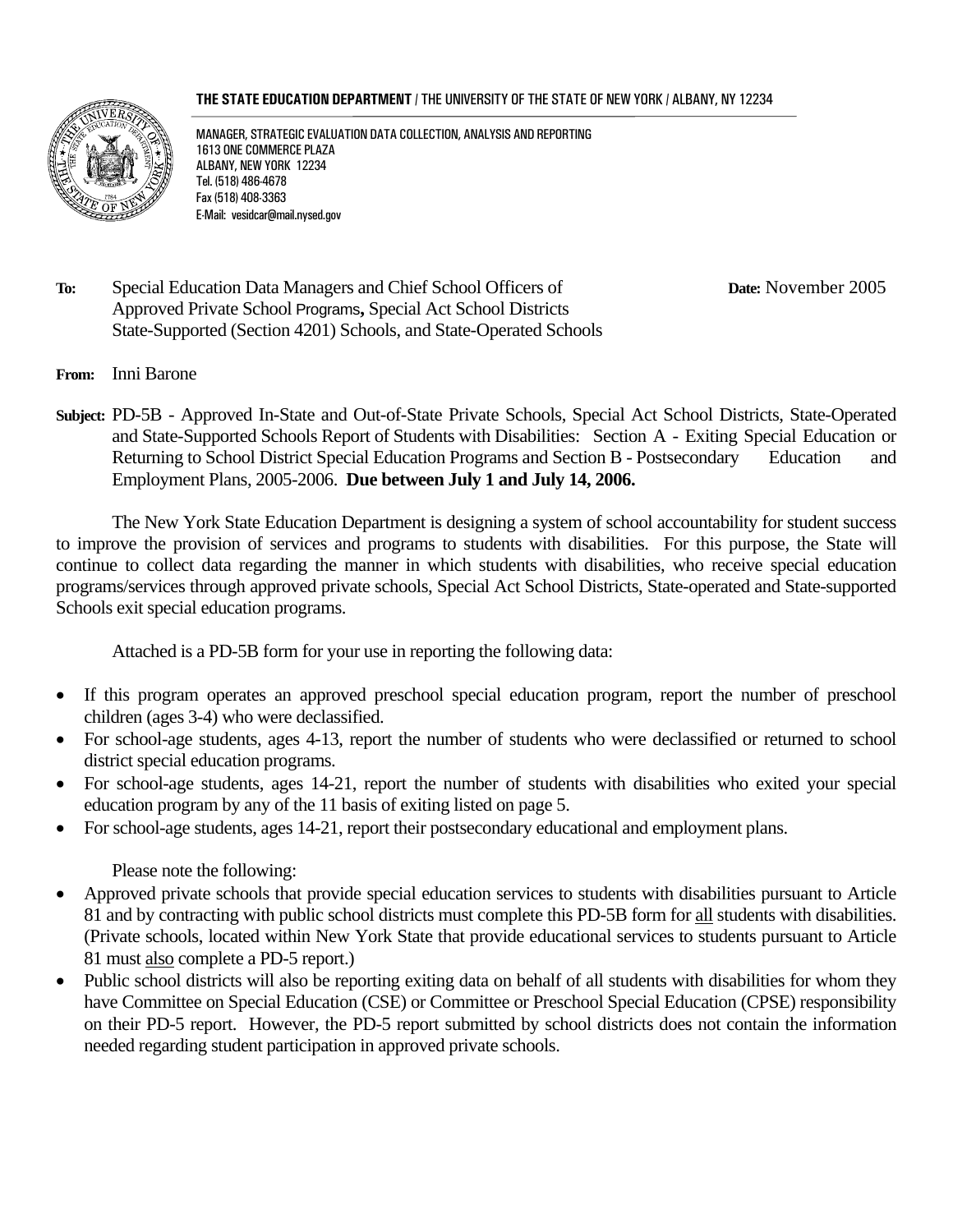Compared to the PD-5B report for 2004-2005, the PD-5B for 2005-2006 has been revised in the following ways:

- The "Local Certificates" basis of exit category has been removed from Section A, Table 2 and Section B since local certificates could not be issued after February 1, 2005.
- The "Regents Diploma with Honors" exit category has been revised to "Regents Diploma with Advanced Designation and/or Honors" in Section A, Table 2 and Section B to reflect the current high school graduation credentials.

The data collected through the PD forms are used in the following reports and activities:

- State Performance Plan and Annual Performance Report for Special Education
- Public reporting of LEA results against State targets established in the State Performance Report.
- Calculation of minimum amount of per-pupil IDEA funds to be sub-allocated or spent on services.
- Pocketbook of Goals and Results for Individuals with Disabilities
- Chapter 655 Report to the Governor and the Legislature on the Status of the State's Schools
- Special Education Quality Assurance Reviews
- School District Report Cards
- BOCES Report Cards
- Charter School Report Cards
- Calculations to identify instances of possible race/ethnicity disproportionality
- Other reports required by State or federal statutes
- Evaluation of programs and policies

 If you have any questions or are in need of assistance in completing this report, please contact the Strategic Evaluation Data Collection, Analysis and Reporting (SEDCAR) Unit by using the contact information provided in the letterhead. Thank you.

Attachment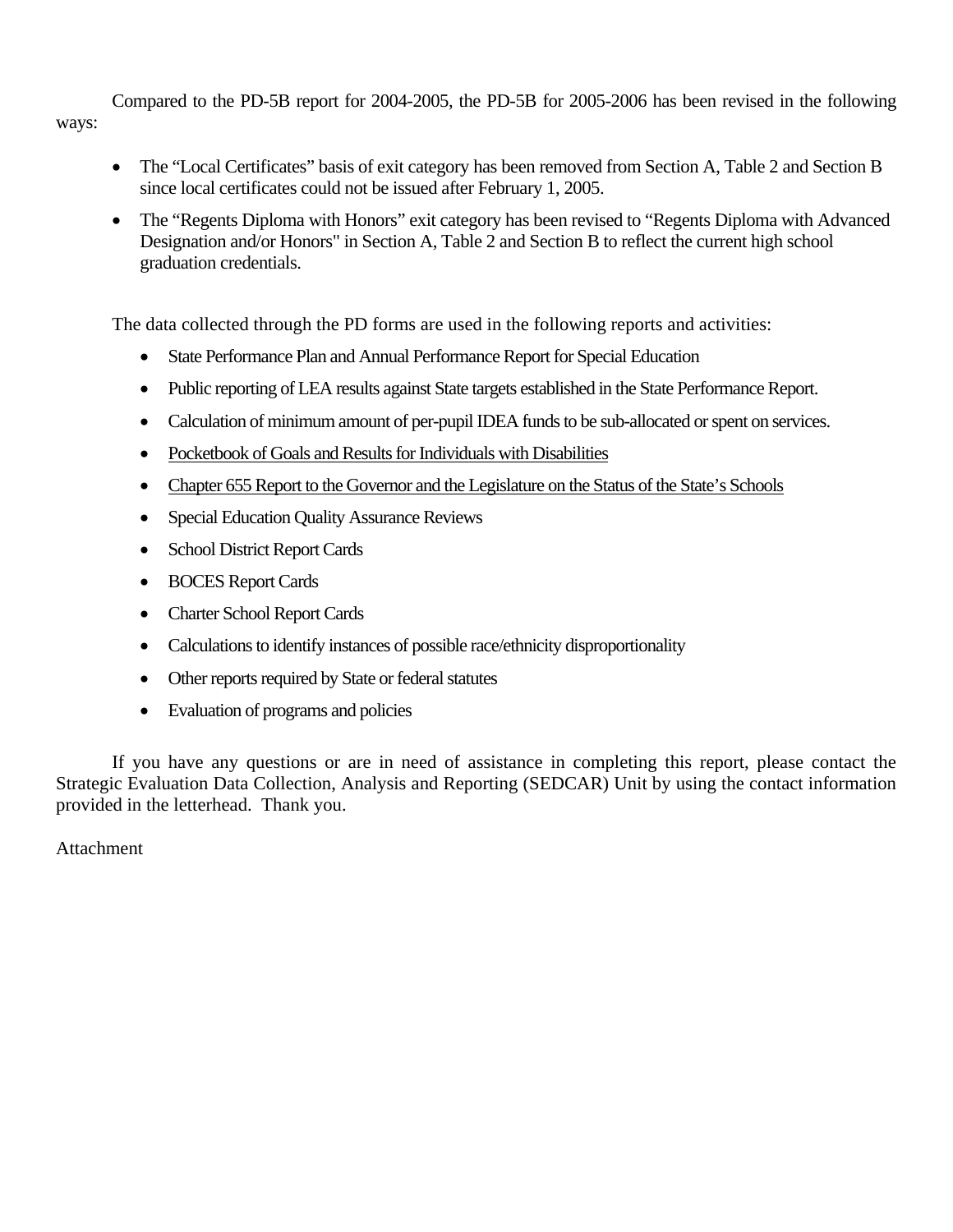The University of the State of New York THE STATE EDUCATION DEPARTMENT Office of Vocational and Educational Services for Individuals with Disabilities (VESID) Strategic Evaluation Data Collection, Analysis and Reporting One Commerce Plaza - Room 1613 — Albany, NY 12234-0001

### **PD-5B - Approved In-State and Out-of-State Private Schools, Special Act School Districts, State-Operated and State-Supported Schools Report of Students with Disabilities: Section A- Exiting Special Education or Returning to School District Special Education Programs and Section B- Postsecondary Education and Employment Plans**

**July 1, 2005 to June 30, 2006** 

| <i><b>Instructions:</b></i> | 1. Return one copy of this report between July 1 and July 14, 2006 to the above       |
|-----------------------------|---------------------------------------------------------------------------------------|
|                             | address. Please do not submit this form before June 30, 2006                          |
|                             | 2. Retain one copy (and supporting documentation) in your program files for           |
|                             | reference and audit purposes. The required retention period ends June 30, 2013.       |
|                             | 3. Carefully read the Instructions and Definitions on the following pages.            |
|                             | 4. If you have questions about this report, please call (518) 486-4678 or e-mail your |
|                             | questions to vesidcar@mail.nysed.gov                                                  |
|                             |                                                                                       |

Check this box if no student exited special education or returned to school district programs (including students declassified between the ages of 3 and 21) within the report period.

*Note*: If this box is checked, please complete this page only and return it to the address at the top of this page.

| <b>Program Information</b><br>(Enter 12-digit SED Code Below) |  |  |  |  |  |  |  |  |  |  |  |  |  |
|---------------------------------------------------------------|--|--|--|--|--|--|--|--|--|--|--|--|--|
|                                                               |  |  |  |  |  |  |  |  |  |  |  |  |  |
|                                                               |  |  |  |  |  |  |  |  |  |  |  |  |  |
| <b>PROGRAM NAME</b>                                           |  |  |  |  |  |  |  |  |  |  |  |  |  |
| <b>ADDRESS</b>                                                |  |  |  |  |  |  |  |  |  |  |  |  |  |
|                                                               |  |  |  |  |  |  |  |  |  |  |  |  |  |
|                                                               |  |  |  |  |  |  |  |  |  |  |  |  |  |

| <b>Contact Person Information*</b> |            |  |  |  |  |  |  |  |
|------------------------------------|------------|--|--|--|--|--|--|--|
| <b>NAME</b>                        |            |  |  |  |  |  |  |  |
| <b>TITLE</b>                       |            |  |  |  |  |  |  |  |
| <b>TELEPHONE</b>                   | <b>FAX</b> |  |  |  |  |  |  |  |
| <b>E-MAIL ADDRESS</b>              |            |  |  |  |  |  |  |  |

\*All correspondence from SEDCAR will be directed to the contact person identified in the PD web based data entry system at http://pd.nysed.gov Please keep the contact person information current, including the e-mail address as most communication will occur via e-mail.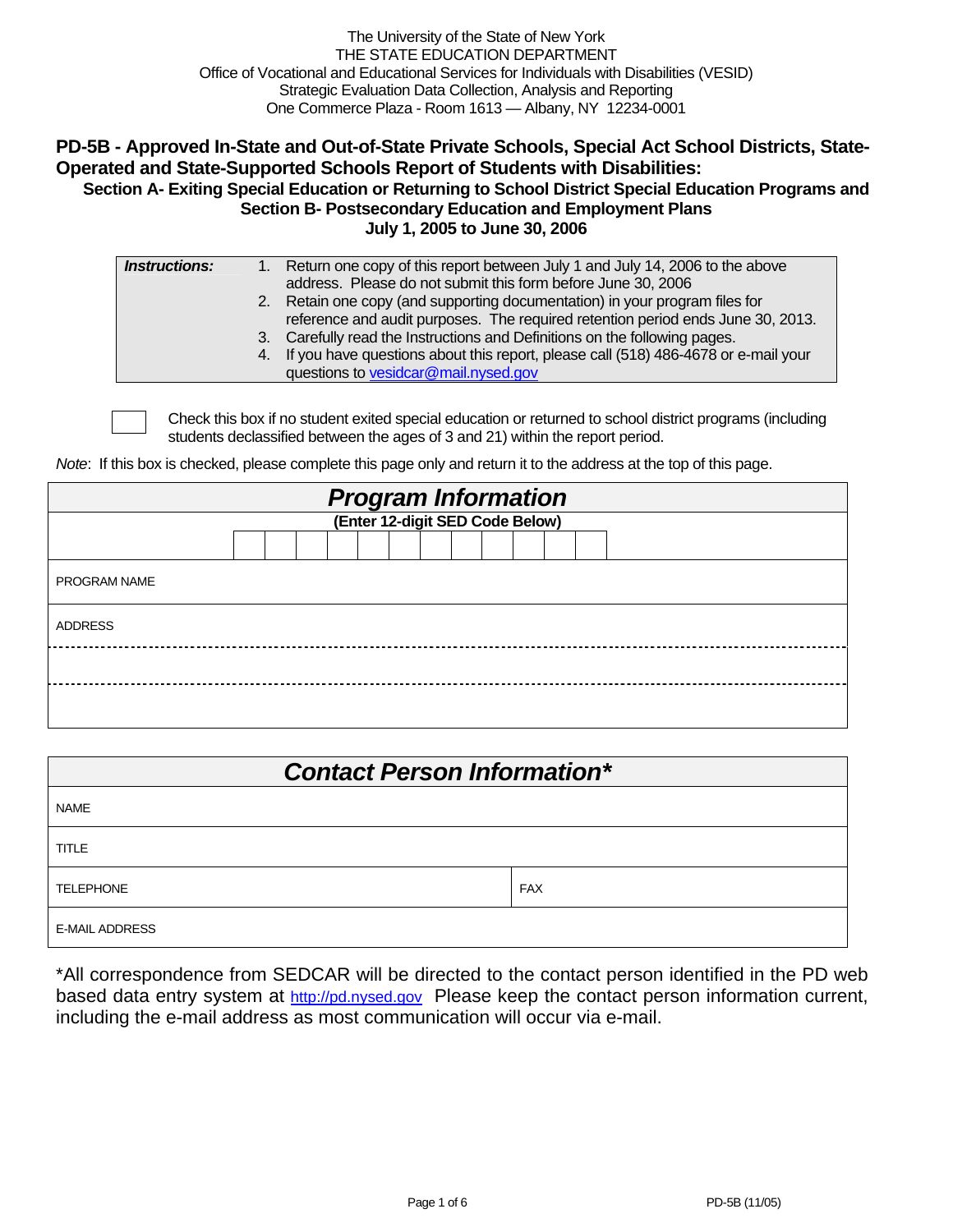## **Definitions and Instructions for Completing the PD-5B Report**

- 1. This report should be completed in consultation with school district personnel to confirm the exit status of students with disabilities who were placed by the school districts in your program and provided special education services and who left your school during the reporting period.
- 2. Report information for all students with disabilities (ages 3-21) who were provided special education programs/services through this program. In Section A, Table 1, report the number of students, ages 3-13, who were declassified; In Section A, Table 2, report the number of school age students (ages 14-21) who exited special education through the basis listed, and school age students, ages 4-21, who returned to school district special education programs. In Section B, report the postsecondary education and employment plans of the students with disabilities who have completed their program or dropped out.
- 3. If this program does not operate an approved preschool program (pursuant to Section 4410 or 4201 of the Education law), enter "NA" in columns A and B of Table 1 of Section A.
- 4. For purposes of this report, students with disabilities provided evaluation services only are not to be included in this report. Also, students provided summer school special education programs only are not to be included.
- 5. Data should be reported for all New York State students with disabilities regardless of whether such students attended on a day or residential basis. Do not report students placed in this program by student's parents (at the parent's expense).
- 6. The total number of students with disabilities for each exit category in Section B must equal the total number of such students reported in Table 2 of Section A.
- 7. The total number of students for whom race/ethnicity is provided in Section A, Table 2, Columns K-0 must equal the total number of students reported in Column J of the same table.
- 8. Wherever data is requested by student age, the age should be reported as of December 1, 2005 (e.g., a student who is 14 years and 10 months of age on December 1, 2005, should be reported as age 14).
- 9. When reporting race/ethnicity of students, report the number that appear to belong, identify with, or are regarded in the community as belonging to each race/ethnic group. Please report the race/ethnicity of students with disabilities consistently on all Department data collection instruments and report consistent with how public school districts report each student's race/ethnicity. Each student should be counted once, in one of the following categories:

**American Indian/Alaskan Native:** A person having origins in any of the original peoples of North and South America (including Central America) and who maintains tribal affiliation or community attachment.

**Asian or Pacific Islander:** A person having origins in any of the original peoples of the Far East, Southeast Asia, the Indian subcontinent, or the Pacific Islands, including, for example, Cambodia, China, India, Japan, Korea, Malaysia, Pakistan, the Philippine Islands, Thailand, and Vietnam. The Pacific Islands include Hawaii, Guam, and Samoa.

**Black or African American (not Hispanic):** A person having origins in any of the Black racial groups of Africa.

**Hispanic or Latino:** A person of Cuban, Mexican, Puerto Rican, South or Central American, or other Spanish culture or origin, regardless of race.

**White (not Hispanic):** A person having origins in any of the original peoples of Europe, the Middle East, or North Africa.

- 10. In general, exiting students with disabilities should be reported once, with few exceptions. The following examples are provided for purposes of clarification.
	- A student who is declassified and returned to general education several times, should be reported once each year that he or she is returned to general education, on page 4, Section A, Columns C and D of Table 1; and in Line 7 of Table 2, on page 5.
	- A student who receives a local diploma with a Regents endorsement should be reported in either Line 2 (Regents Diploma-Regular) or Line 1 (Regents Diploma with Advanced Designation and/or Honors) on page 5, Table 2.
	- A student, who previously received an IEP Diploma or Local Certificate, has continued in the special education program and does not receive a higher diploma should **NOT** be reported again.
	- A student who previously received an IEP Diploma or Local Certificate has continued in their special education program and received a Regents, Local or High School Equivalency Diploma, should be included in the count for the given diploma (Lines 1-4) on page 5, Table 2.
	- A student who previously dropped out of school, re-entered this program, and received a diploma should be reported in the count for the given diploma (Lines 1-4) on page 5, Table 2. If, however, the same student dropped out again, in a different school year, without receiving a diploma the student should not be reported again.
- 11. If you have any questions or are in need of assistance in completing this report, please contact SEDCAR by telephoning (518) 486-4676 or e-mail your questions to vesidcar@mail.nysed.gov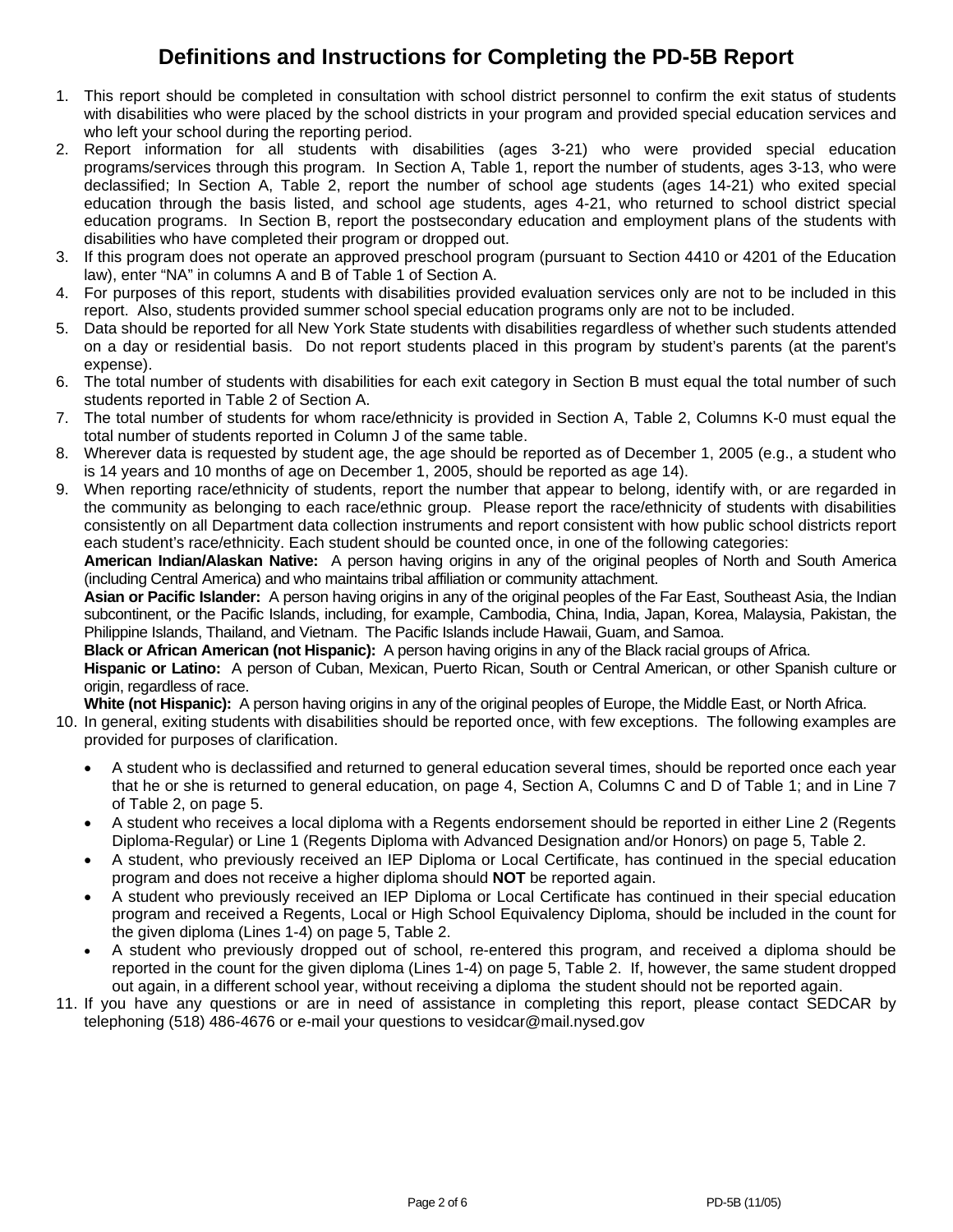### **Section A Definitions**

| <b>Item</b>                                                                        | <b>Definition</b>                                                                                                                                                      |
|------------------------------------------------------------------------------------|------------------------------------------------------------------------------------------------------------------------------------------------------------------------|
| <b>Declassified While Still of Preschool</b><br>Age (Section A, Table 1, Column A) | For programs operating an approved preschool special education program, report<br>the total number of students, ages 3-4 who received special education services       |
|                                                                                    | during July 1, 2005 - June 30, 2006 pursuant to Section 4410 or 4201 of the                                                                                            |
|                                                                                    | Education Law, but were declassified while still of preschool age, and no longer                                                                                       |
|                                                                                    | have an Individualized Education Program (IEP).                                                                                                                        |
| <b>Enrolled in General Education</b>                                               | For programs operating an approved preschool special education program, report                                                                                         |
| <b>Without a Disability Classification</b>                                         | the total number of all students who received preschool special education services                                                                                     |
| <b>When Transitioning from Preschool</b><br>to School Age Programs (Section A,     | pursuant to Section 4410 or 4201 of the Education Law just prior to becoming<br>school-age, and were enrolled in general education without a disability classification |
| Table I, Column B)                                                                 | and IEP by the CSE, upon transitioning from the preschool to school-age program.                                                                                       |
|                                                                                    | Report students in this column if they were declassified in May or June 2006 even                                                                                      |
|                                                                                    | though they were of preschool age during July and August preceding their entrance                                                                                      |
|                                                                                    | into school-age programs. Declassification data for preschool students receiving<br>special education services during July and August 2006 should be reported in next  |
|                                                                                    | year's PD-5B report.                                                                                                                                                   |
| Total (Section A, Table 2, Column J,                                               | This total should represent all students (ages 4-13) who returned to school district                                                                                   |
| Line 14, on page 5)                                                                | special education programs and all students (ages 14-21) who exited special                                                                                            |
|                                                                                    | education.                                                                                                                                                             |
| <b>Regents Diploma with Advanced</b><br><b>Designation and/or Honors (Section</b>  | Students who received a local high school diploma with the Regents endorsement<br>with Advanced Designation and/or with Honors. See 8NYCRR 100.5 for diploma           |
| A, Table 2, Line 1, on page 5)                                                     | requirements.                                                                                                                                                          |
|                                                                                    |                                                                                                                                                                        |
| <b>Regents Diploma (Regular) (Section</b>                                          | Students who received a local high school diploma with a "Regular" Regents                                                                                             |
| A, Table 2, Line 2, on page 5)                                                     | endorsement (8 NYCRR 100.5).                                                                                                                                           |
| Local Diploma (Section A, Table 2,<br>Line 3, on page 5)                           | Students who received a local high school diploma without a Regents endorsement<br>(8 NYCRR 100.5).                                                                    |
| <b>High School Equivalency Diploma</b>                                             | Students who received a State High School Equivalency (HSE) diploma.                                                                                                   |
| (Section A, Table 2, Line 4, on page 5)                                            |                                                                                                                                                                        |
| <b>Individualized Education Program</b>                                            | Students who received a high school Individualized Education Program (IEP)                                                                                             |
| Diploma (Section A, Table 2, Line 5,                                               | diploma (8 NYCRR 100.9).                                                                                                                                               |
| on page 5)<br><b>Declassified and Returned to General</b>                          | Students who were classified by the CSE due to a disability and received special                                                                                       |
| <b>Education (Section A, Table 1</b>                                               | education from this program between July 1, 2005 - June 30, 2006, and were                                                                                             |
| <b>Columns C and D; and Section A,</b>                                             | declassified and returned to general education. These students no longer have an                                                                                       |
| Table 2, Line 6)                                                                   | IEP and receive all educational services from the general education program                                                                                            |
|                                                                                    | including testing accommodations if indicated on the last IEP as recommended<br>upon declassification.                                                                 |
| Reached Maximum Age (Section A,                                                    | Students, who were enrolled in this program at the age of 21, turned 21 after                                                                                          |
| Table 2, Line 7, on page 5)                                                        | September 1, 2005, and who did not receive a diploma or certificate or exit special                                                                                    |
|                                                                                    | education by any other basis of exiting.                                                                                                                               |
| <b>Returned to School District Special</b>                                         | Students who were not declassified but whose placement was changed so that a                                                                                           |
| <b>Education Programs (Section A,</b><br>Table 2, Line 8, on page 5)               | public school district provided all services. Also include in this category, students<br>whose parents have placed them (at the parents' expense) in general education |
|                                                                                    | private/parochial schools.                                                                                                                                             |
| Died (Section A, Table 2, Line 9, on                                               | Report the number of students who died during this report period.                                                                                                      |
| page 5)                                                                            |                                                                                                                                                                        |
| Moved - Known to be Continuing                                                     | Students whose parents/caregiver have relocated or been re-assigned resulting in                                                                                       |
| (Section A, Table 2, Line 10, on page<br>5)                                        | the transfer of the students to another school for the provision of educational<br>services, and the students are known to be continuing in the other educational      |
|                                                                                    | program. There need not be evidence that such students are continuing in special                                                                                       |
|                                                                                    | education, only that they are continuing in an educational program. Include in this                                                                                    |
|                                                                                    | line, students who are placed in Child Care Institutions by the courts or social                                                                                       |
|                                                                                    | service agencies. It is the responsibility of school districts to maintain some<br>documentation of students' continuing participation in other educational programs.  |
|                                                                                    | Approved private schools will need to consult with school districts to determine who                                                                                   |
|                                                                                    | to report in this category.                                                                                                                                            |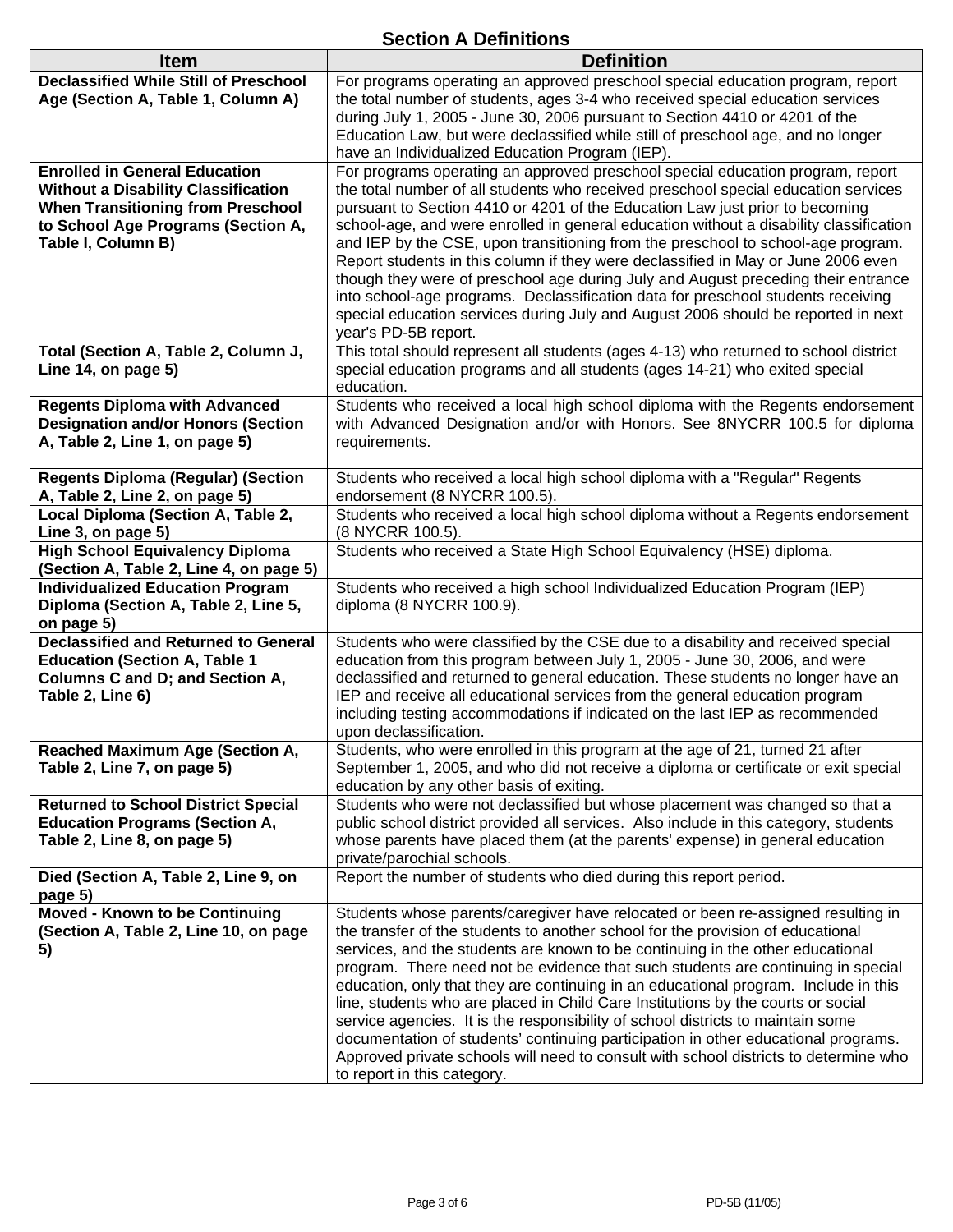## **Section A, Table 1**

### **Report of Students with Disabilities Declassified (Ages 3-13) July 1, 2005 to June 30, 2006**

Report the number of students who were declassified between the ages of 3 and 13. Report each student only once in the appropriate column.

|                                        | A                                                                        | В                                                                                                                                                                                                                                                     |                                                                                     | D                                                                                           |
|----------------------------------------|--------------------------------------------------------------------------|-------------------------------------------------------------------------------------------------------------------------------------------------------------------------------------------------------------------------------------------------------|-------------------------------------------------------------------------------------|---------------------------------------------------------------------------------------------|
|                                        | Preschool*<br>Declassified while still of<br>Preschool Age<br>(Ages 3-4) | <b>Preschool to</b><br><b>School-Age</b><br>Transition*<br><b>Enrolled in General</b><br><b>Education Without a</b><br><b>Disability Classification</b><br>When Transitioning from<br><b>Preschool Special</b><br>Education to School-Age<br>Programs | School-Age<br>Declassified and Returned<br>to General Education<br>Between Ages 4-8 | <b>School-Age</b><br>Declassified and Returned<br>to General Education<br>Between Ages 9-13 |
| <b>Number</b><br>οf<br><b>Students</b> |                                                                          |                                                                                                                                                                                                                                                       |                                                                                     |                                                                                             |

\*Only programs which operate approved preschool education programs, pursuant to Section 4410 or 4201 of the Education Law, should enter data in Columns A and B. All other programs should enter "NA" (Not Applicable).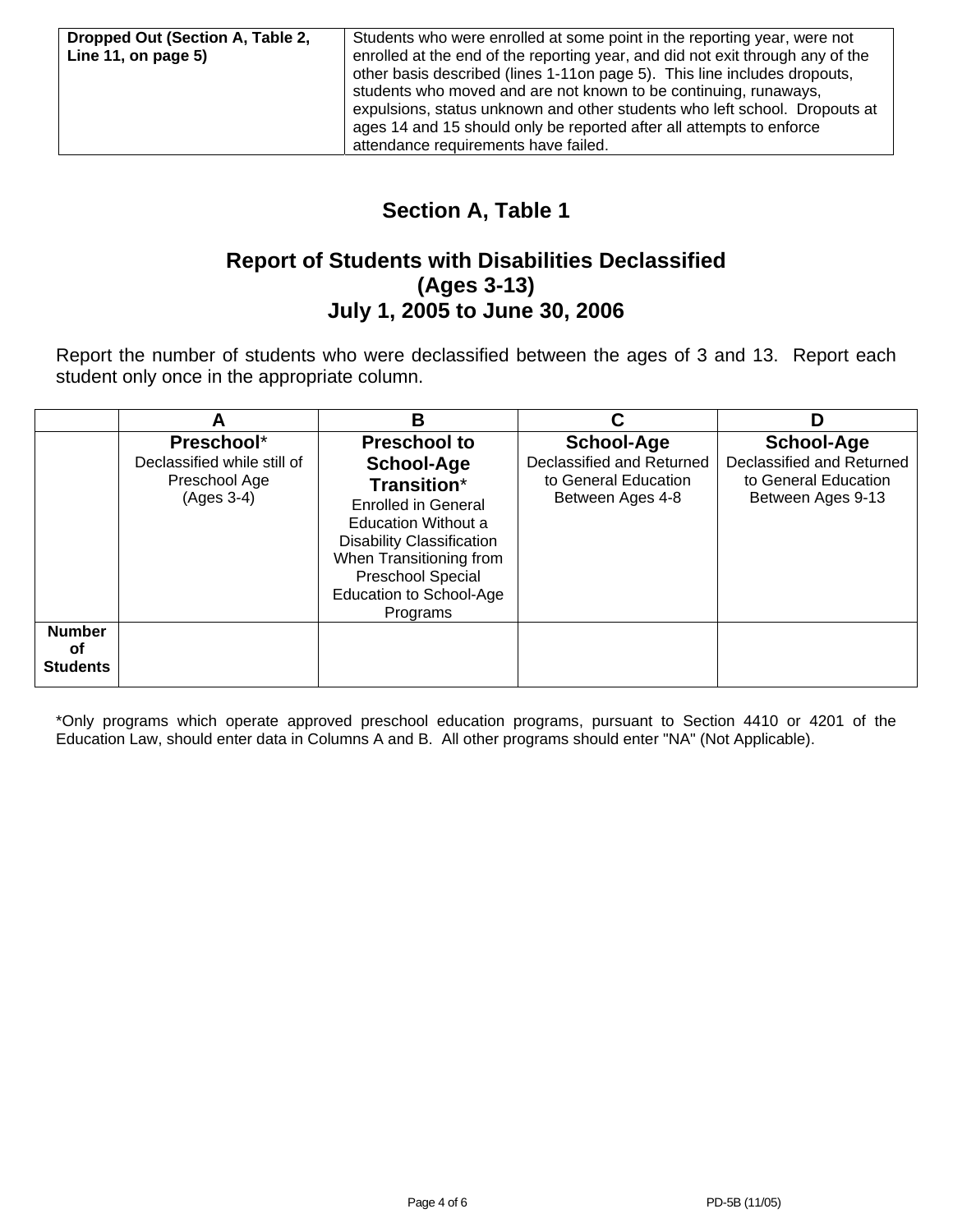# **Section A, Table 2**

## **Report of School-Age Students with Disabilities Exiting Special Education or Returned to School District (Ages 4-21) July 1, 2005 to June 30, 2006**

|    |                                                                               | Α        | В                                         | C  | D  | Е  | F  | G  | H  |    | J | K                        |                        | M            | N        | O     | $P^*$       |
|----|-------------------------------------------------------------------------------|----------|-------------------------------------------|----|----|----|----|----|----|----|---|--------------------------|------------------------|--------------|----------|-------|-------------|
|    |                                                                               |          | Total (A-I)<br>Age as of December 1, 2005 |    |    |    |    |    |    |    |   | <b>Race/Ethnicity</b>    |                        |              |          |       |             |
|    | <b>Bases of Exit</b>                                                          | $4 - 13$ | 14                                        | 15 | 16 | 17 | 18 | 19 | 20 | 21 |   | Amer. Ind.<br>Alas. Nat. | Asian/Pac.<br>Islander | <b>Black</b> | Hispanic | White | Total (K-0) |
|    | 1 Regents Diploma with<br><b>Advanced Designation and/or</b><br><b>Honors</b> |          |                                           |    |    |    |    |    |    |    |   |                          |                        |              |          |       |             |
|    | 2 Regents Diploma (Regular)                                                   |          |                                           |    |    |    |    |    |    |    |   |                          |                        |              |          |       |             |
|    | 3   Local Diploma                                                             |          |                                           |    |    |    |    |    |    |    |   |                          |                        |              |          |       |             |
|    | 4 High School Equivalency<br><b>Diploma</b>                                   |          |                                           |    |    |    |    |    |    |    |   |                          |                        |              |          |       |             |
|    | 5 Individualized Education<br><b>Program Diploma</b>                          |          |                                           |    |    |    |    |    |    |    |   |                          |                        |              |          |       |             |
|    | 6 Declassified and Returned to<br><b>General Education</b>                    |          |                                           |    |    |    |    |    |    |    |   |                          |                        |              |          |       |             |
|    | 7 Reached Maximum Age                                                         |          |                                           |    |    |    |    |    |    |    |   |                          |                        |              |          |       |             |
|    | 8 Returned to School District<br><b>Special Education Programs</b>            |          |                                           |    |    |    |    |    |    |    |   |                          |                        |              |          |       |             |
|    | 9 Died                                                                        |          |                                           |    |    |    |    |    |    |    |   |                          |                        |              |          |       |             |
|    | 10 Moved - Known to be<br><b>Continuing</b>                                   |          |                                           |    |    |    |    |    |    |    |   |                          |                        |              |          |       |             |
|    | 11 Dropped Out                                                                |          |                                           |    |    |    |    |    |    |    |   |                          |                        |              |          |       |             |
| 12 | Total - Lines 1-11                                                            |          |                                           |    |    |    |    |    |    |    |   |                          |                        |              |          |       |             |

\*Column P total must equal Column J total on each Line.